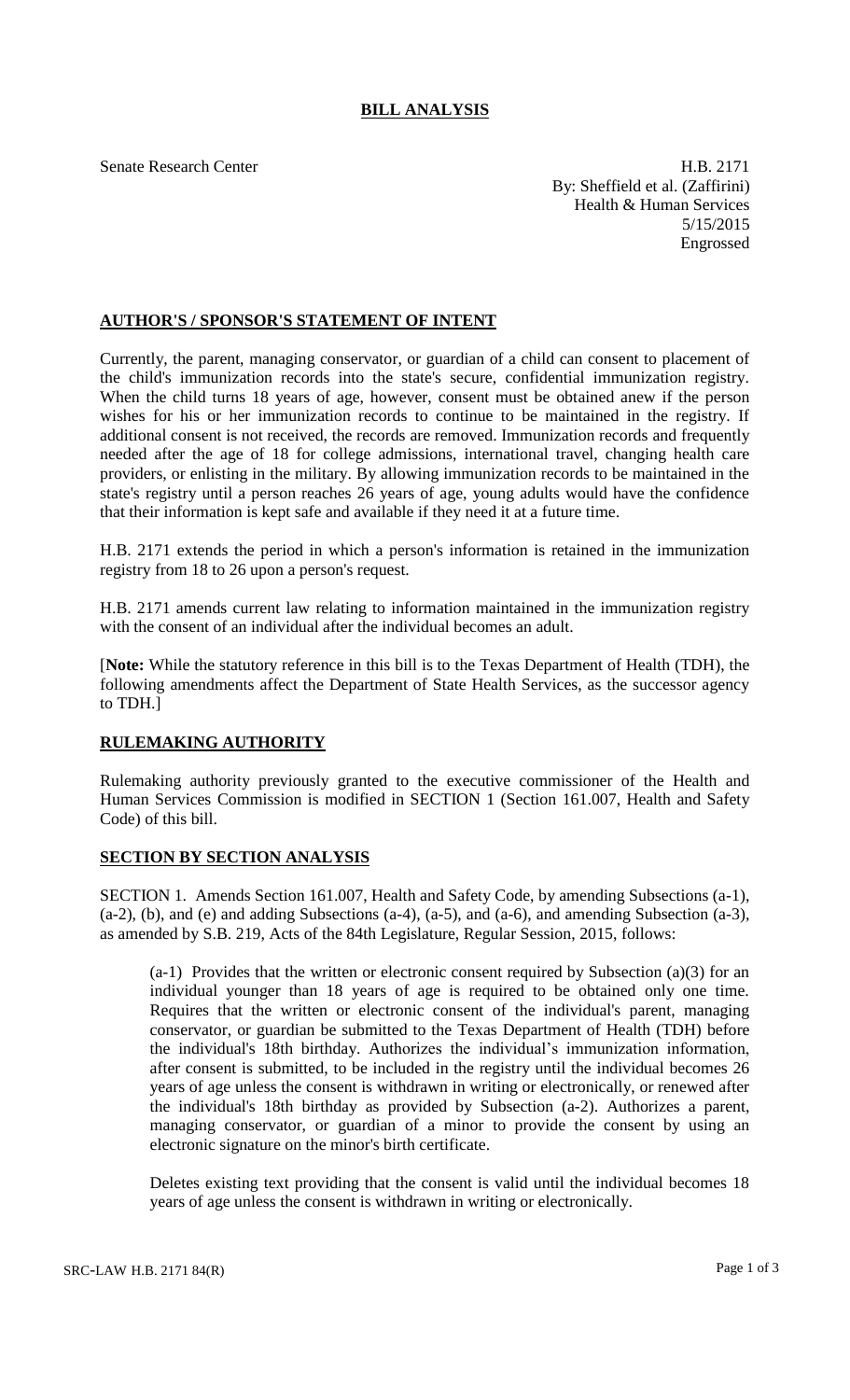(a-2) Provides that the written or electronic consent required by Subsection (a)(3) for an individual who is 18 years of age or older is required to be obtained only one time and must be received from the individual before the information may be released. Authorizes an individual's legally authorized representative or the individual, after the individual has attained 18 years of age, to consent in writing or electronically for the individual's information to remain in the registry. Prohibits TDH from including in the registry the immunization information of an individual who is 26, rather than 18, years of age or older until written or electronic consent has been obtained as provided by this subsection.

Deletes existing text authorizing an individual's legally authorized representative or the individual, after the individual has attained 18 years of age, to consent in writing or electronically for the individual's information to remain in the registry after the individual's 18th birthday and for the individual's subsequent immunizations to be included in the registry. Deletes existing text requiring that the written or electronic consent of the minor's legally authorized representative as described by Section 161.0001(1-c)(A) (defining "individual's legally authorized representative" as a parent, managing conservator, or guardian of an individual, if the individual is a minor) be submitted to TDH before the individual's 18th birthday. Deletes existing text requiring that the written or electronic consent of the individual or the individual's legally authorized representative as described by Section 161.0001(1-c)(B) (defining "individual's legally authorized representative" as a guardian of the individual, if the individual has been adjudicated incompetent to manage the individual's personal affairs) or (C) (defining "individual's legally authorized representative" as an agent of the individual authorized under a durable power of attorney for health care) be submitted to TDH not later than the individual's 19th birthday.

(a-3) Requires the executive commissioner of the Health and Human Services Commission by rule to develop guidelines and procedures for obtaining consent from an individual after the individual's 18th birthday, including procedures for retaining immunization information in a separate database that is inaccessible by any person other than TDH during the eight-year period during which an individual who is 18 years of age or older, rather than the one-year period during which an 18-year-old, may consent to inclusion in the registry under Subsection (a-2).

(a-4) Requires TDH, after an individual's 18th birthday, to make a reasonable effort to provide notice to an individual whose immunization information is included in the registry with consent that was provided by a parent, managing conservator, or guardian under Subsection (a-1). Requires that the reasonable effort include at least two attempts by TDH to provide the notice required by this subsection by telephone or e-mail, by regular mail to the individual's last known address, or by general outreach efforts through the individual's health care provider, school district, or institution of higher education. Requires that the notice inform the individual that the individual's immunization records will be included in the registry until the date of the individual's 26th birthday unless the individual or the individual's legally authorized representative:

(1) withdraws consent in writing or electronically before that date; or

(2) provides consent for the records to continue to be included in the registry as provided by Subsection (a-2).

(a-5) Requires TDH, after an individual's 25th birthday, to make a reasonable effort to provide notice to an individual whose immunization information is included in the registry with consent that was provided under Subsection (a-1) and has not been renewed under Subsection (a-2). Requires that the reasonable effort include at least two attempts by TDH to provide the notice required by this subsection by telephone or e-mail, by regular mail to the individual's last known address, or by general outreach efforts through the individual's health care provider or institution of higher education. Requires that the notice inform the individual that the individual's immunization records will be included in the immunization registry until the individual's 26th birthday unless the individual or